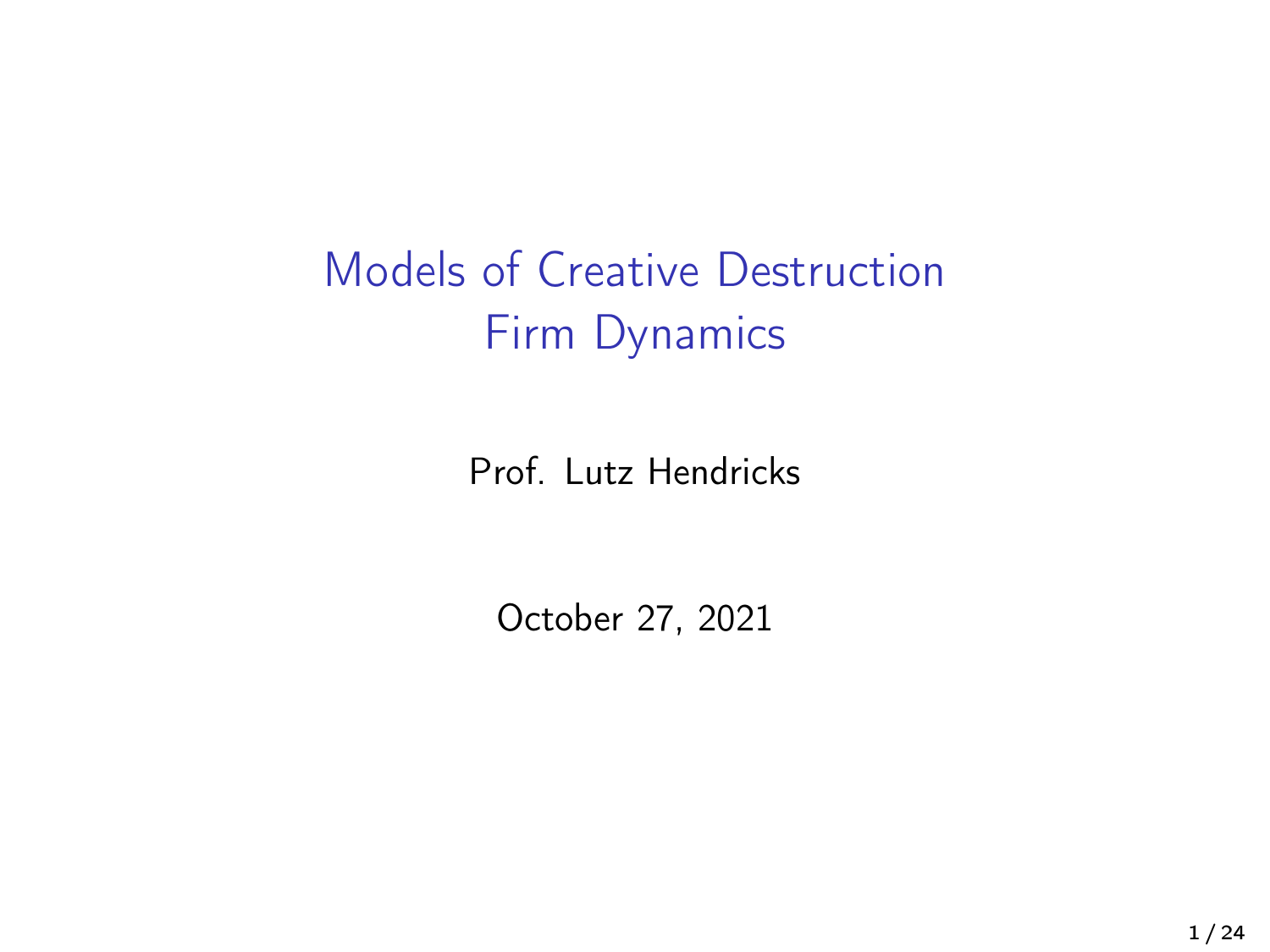#### **Motivation**

We extend the Schumpeterian model to have innovation by incumbents.

This produces a model of firm size dynamics.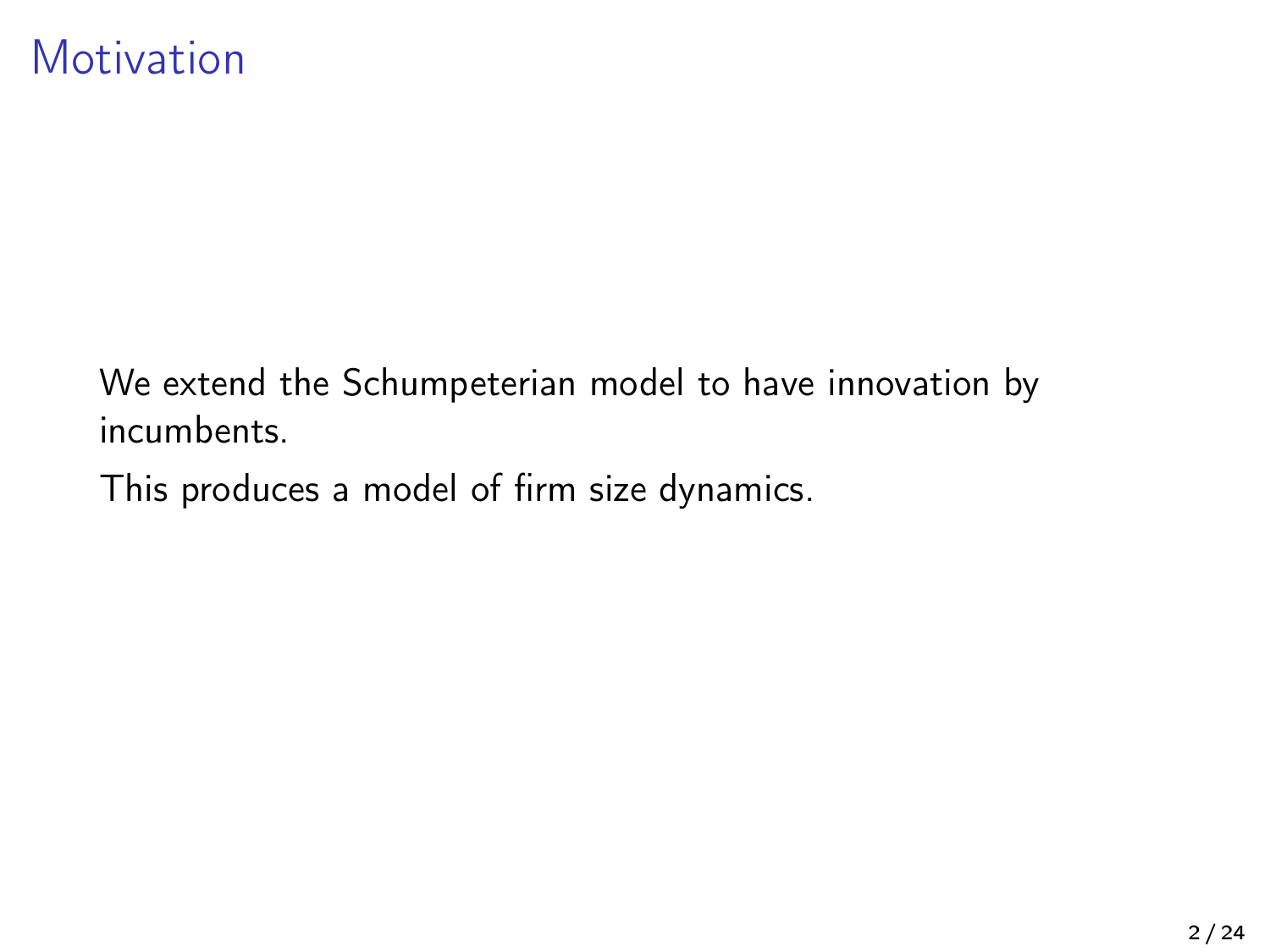#### **Environment**

Demographics, preferences, commodities: unchanged. Resource constraint:

$$
Y = C + X + Z \tag{1}
$$

where

$$
X(t) = \int_0^1 \psi x(v, t) dv
$$
 (2)  

$$
Z(t) = \int_0^1 [z(v, t) + \hat{z}(v, t)] q(v, t) dv
$$
 (3)

 $z$  and  $\hat{z}$  are innovation inputs by incumbents and their rivals.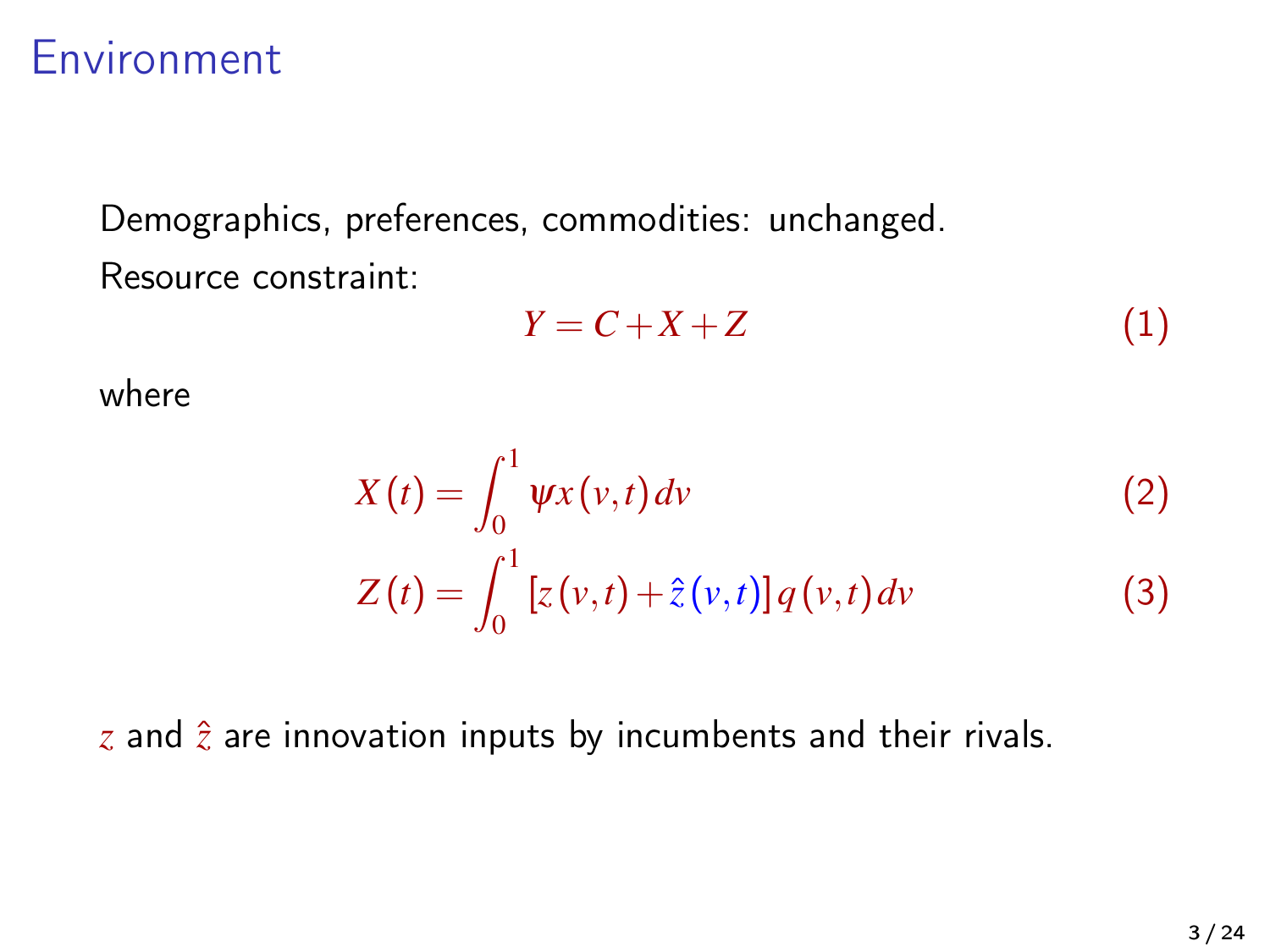### Final goods technology

$$
Y(t) = \frac{1}{1 - \beta} L(t)^{\beta} \int_0^1 q(v, t)^{\beta} x(v, t | q)^{1 - \beta} dv \tag{4}
$$

- In the only change: quality is taken to power  $\beta$
- $\triangleright$  implies: sales vary with quality (so the model has firm size implications)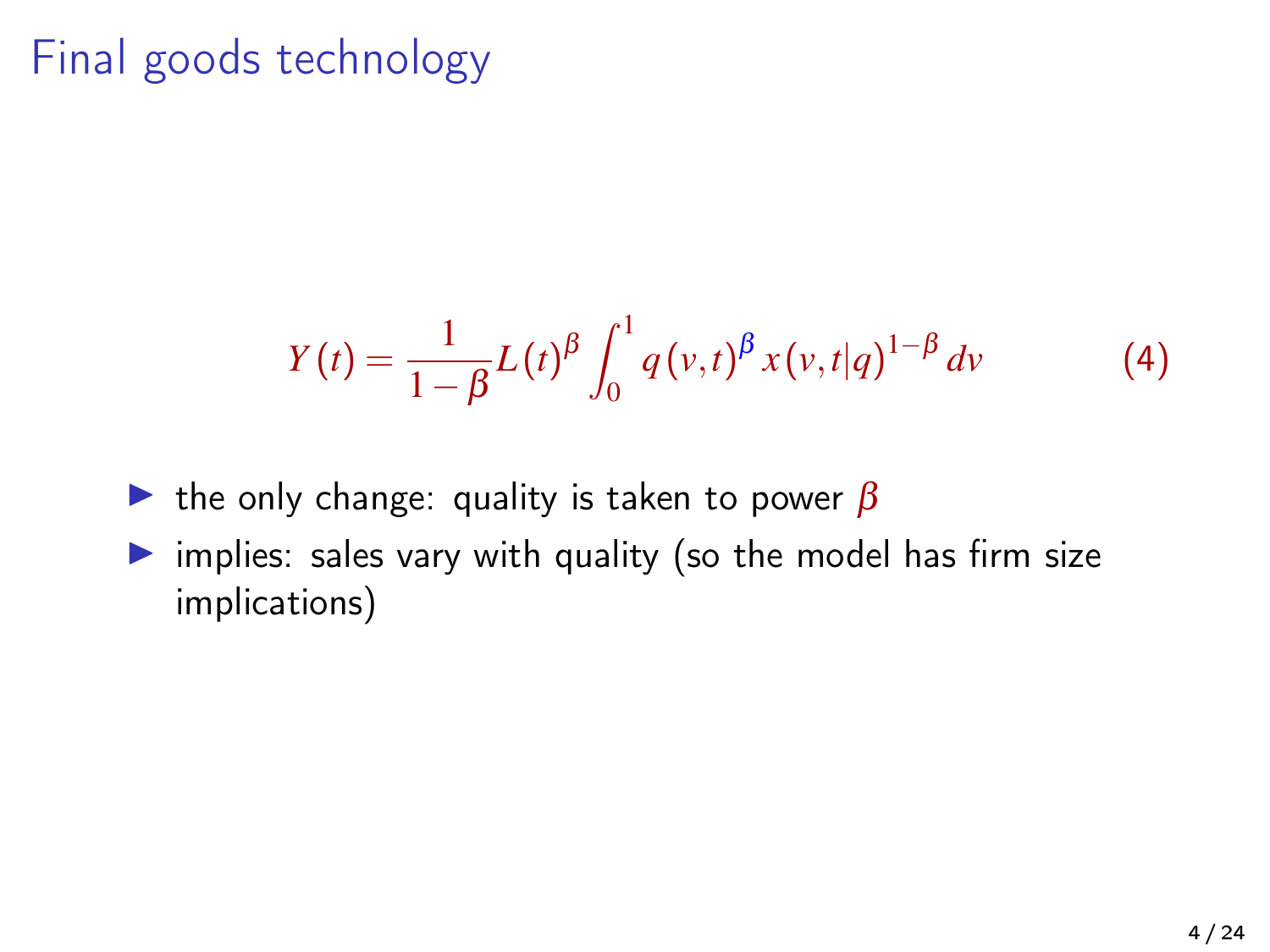Intermediate goods technology

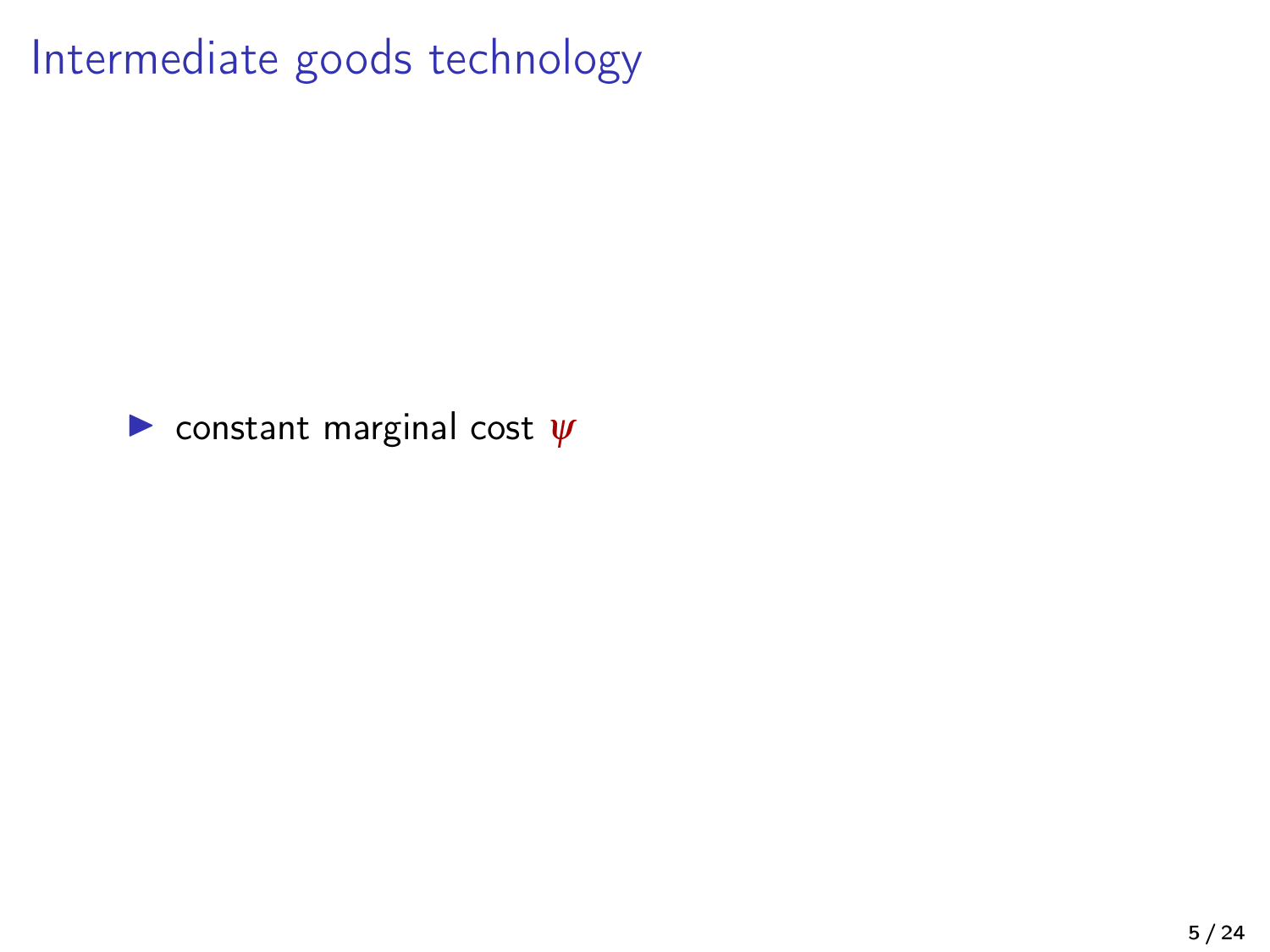### Innovation technology for incumbents

- In let  $q(v,s)$  be the quality at the time the incumbent invented it
- **If** investing  $zq$  implies a flow probability of innovation of  $\phi z$
- In the quality step is  $\lambda$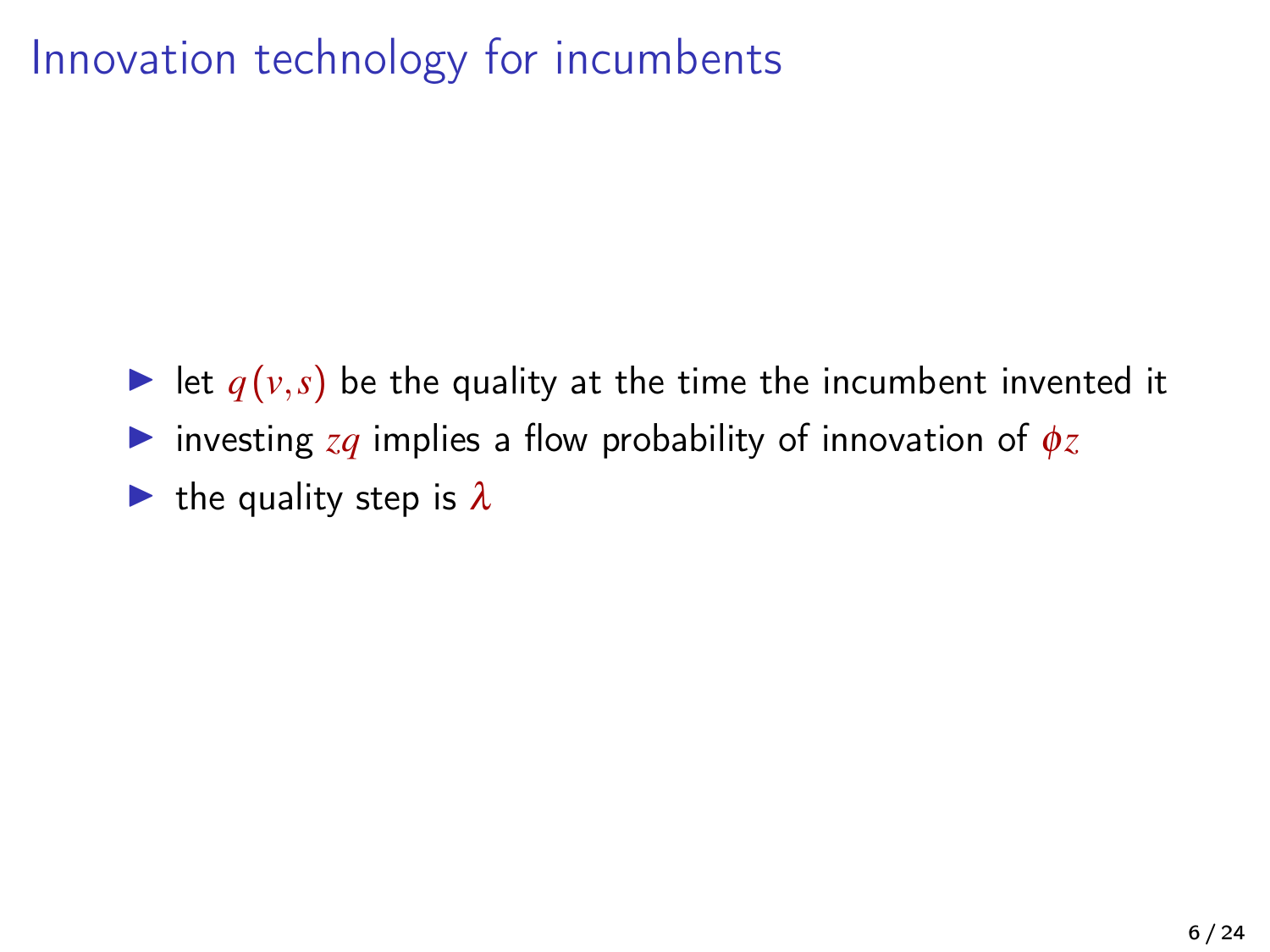### Innovation technology for entrants

- **If** investing  $\hat{z}q$  implies a flow probability of innovation of  $\eta(\hat{z})\hat{z}$
- $\blacktriangleright$  *n* is decreasing
- **If** marginal cost of innovation is rising in  $\hat{z}$
- In the quality step is  $\kappa > \lambda$  (leapfrogging)
- innovators take  $\eta$  as given (an externality)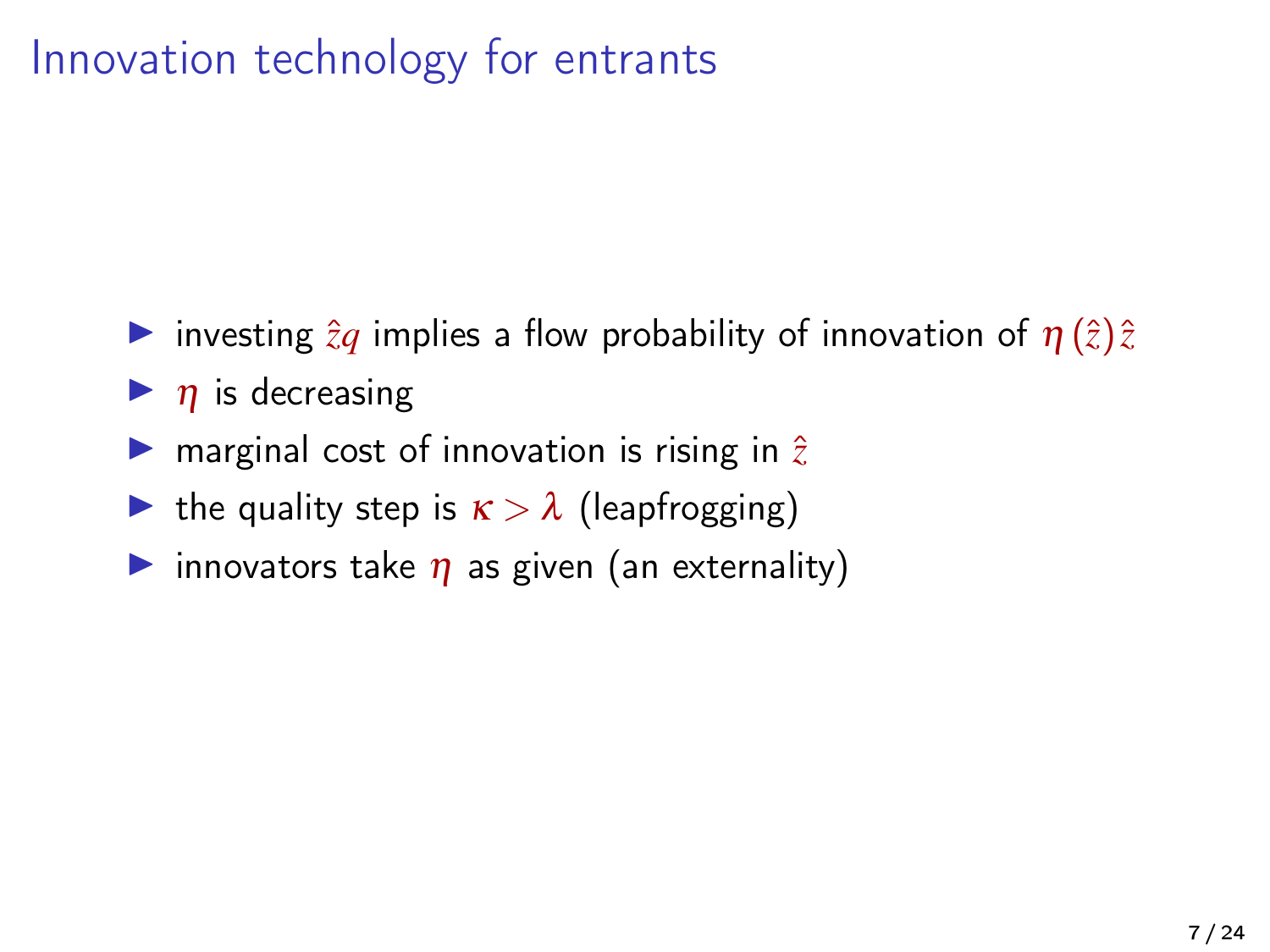# Solving each agent's problem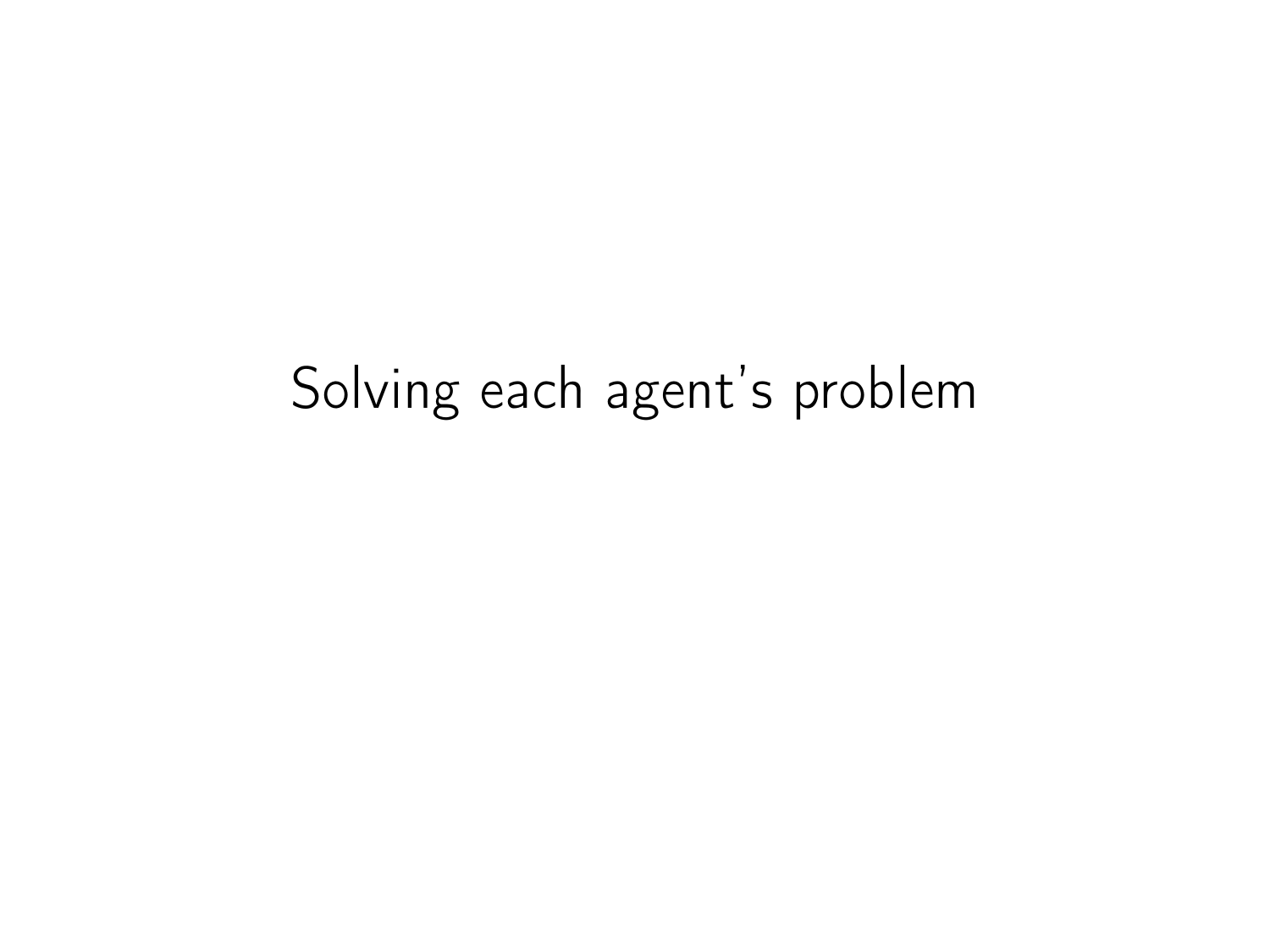Solving each agents' problem

Household:

$$
g(C) = \frac{r - \rho}{\theta} \tag{5}
$$

Final goods producer:

$$
x(v,t|q) = p^{x}(v,t|q)^{-1/\beta} q(v,t)L
$$
  
\n
$$
w(t) = \beta Y(t)/L(t)
$$
\n(7)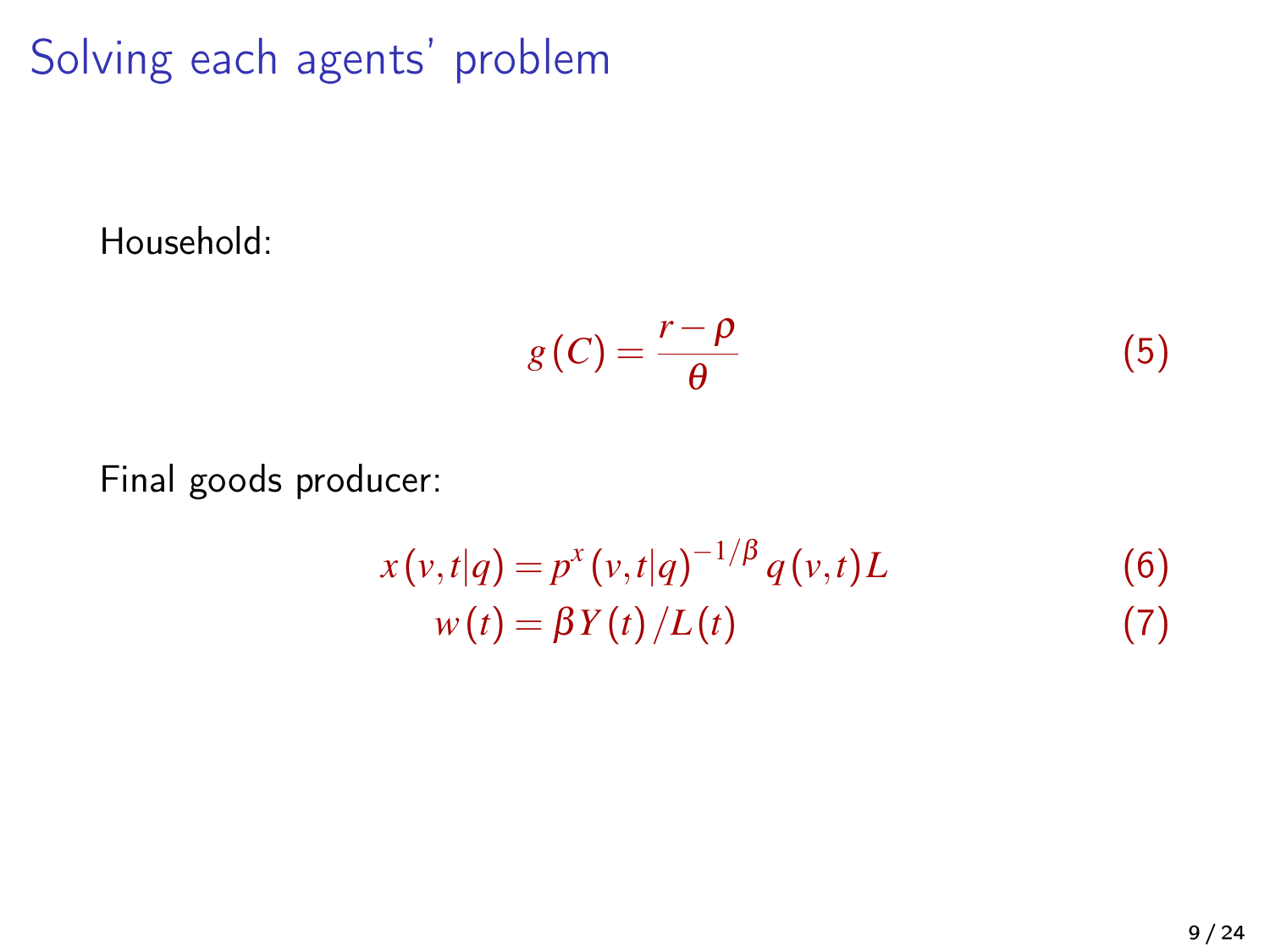### Intermediate goods producer

Assume drastic innovation.

Then price follows the usual monopoly formula:

$$
p^{x}(v,t|q) = \frac{\psi}{1-\beta} = 1
$$
\n(8)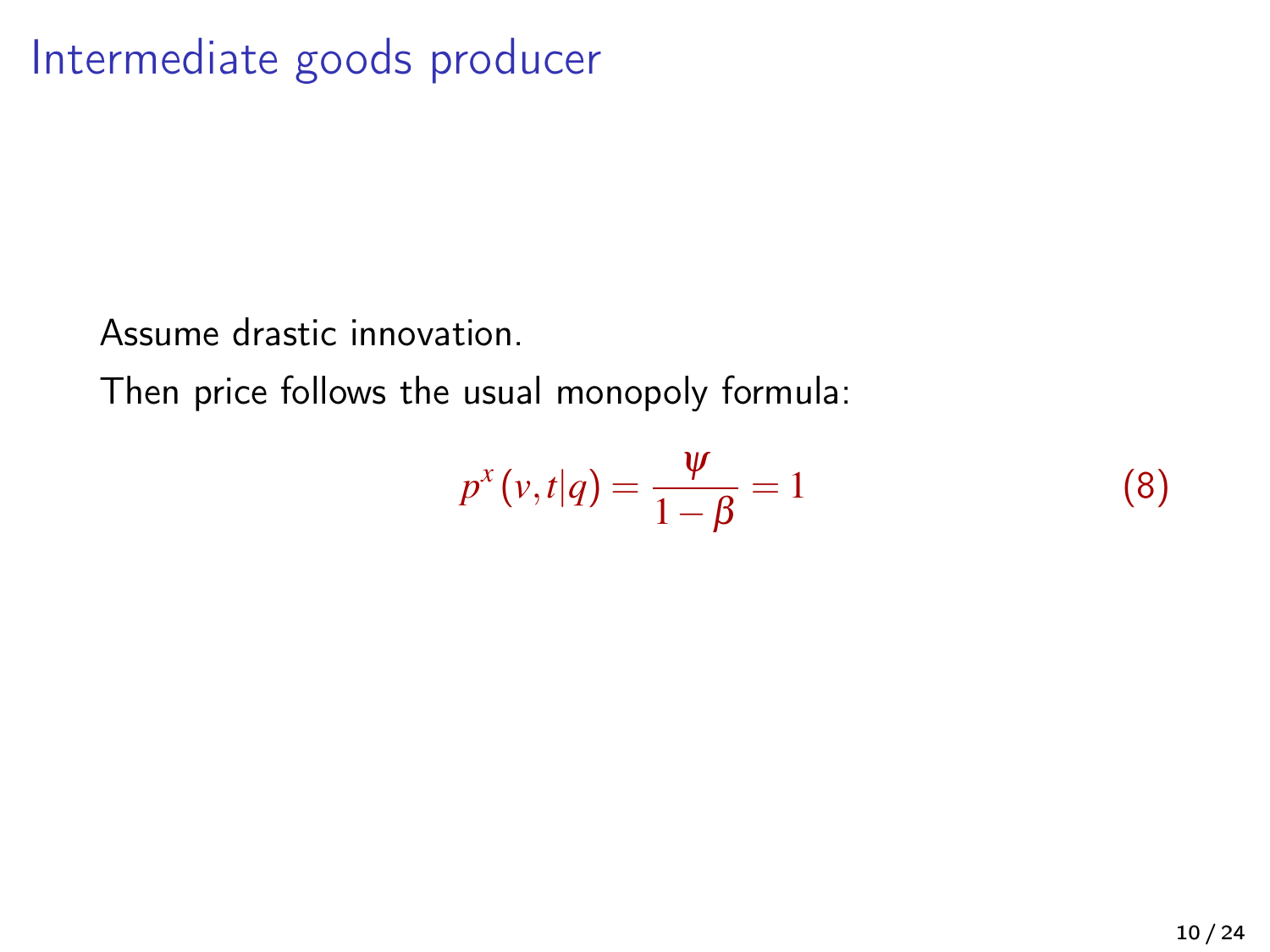#### Innovation by entrants

Free entry:

Investing  $q\hat{z}$  gives a flow of  $\eta\hat{z}$  new patents "per period"

<span id="page-10-0"></span>
$$
\underbrace{\eta(\hat{z})\hat{z}}_{\text{probability}}\underbrace{V(v,t|\kappa q)}_{\text{payoff}} = \underbrace{q(v,t)\hat{z}}_{\text{cost}}
$$
(9)  

$$
V(v,t|\kappa q) = \frac{q}{\eta(\hat{z})}
$$
(10)

Note the κ*q*.

or

This assumes an equilibrium with entry.

The flow probability that any competitor replaces the incumbent is  $\hat{z}\eta(\hat{z})$ .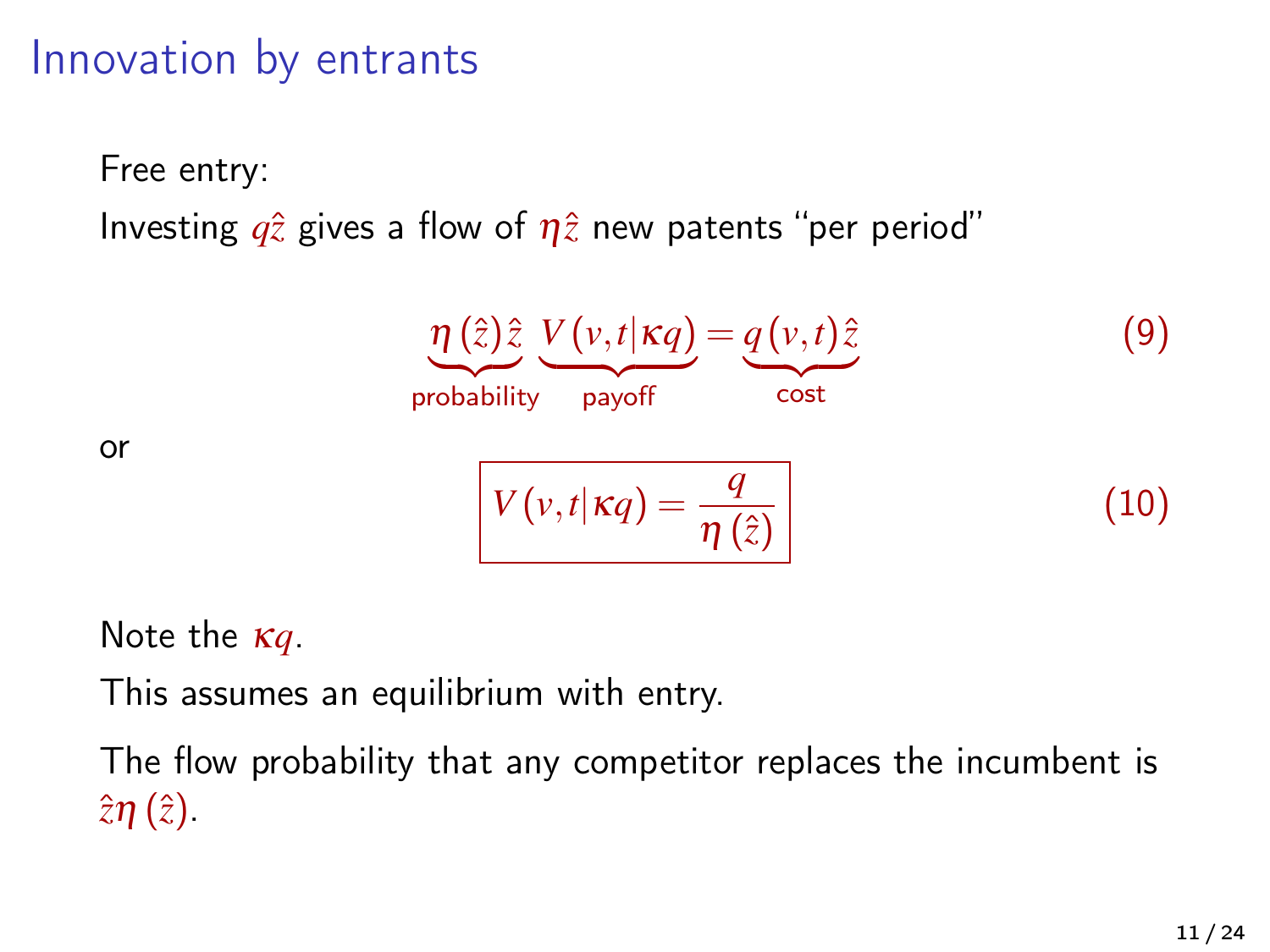#### Innovation by incumbents

Again assuming positive innovation.

Increase *z* until the marginal value equals marginal cost:



We show later that *V* is proportional to quality *q*. Then

$$
\phi V(v,t|q)[\lambda -1] = q(v,t) \tag{12}
$$

or

<span id="page-11-0"></span>
$$
V(v,t|q) = \frac{q}{\phi(\lambda - 1)}
$$
 (13)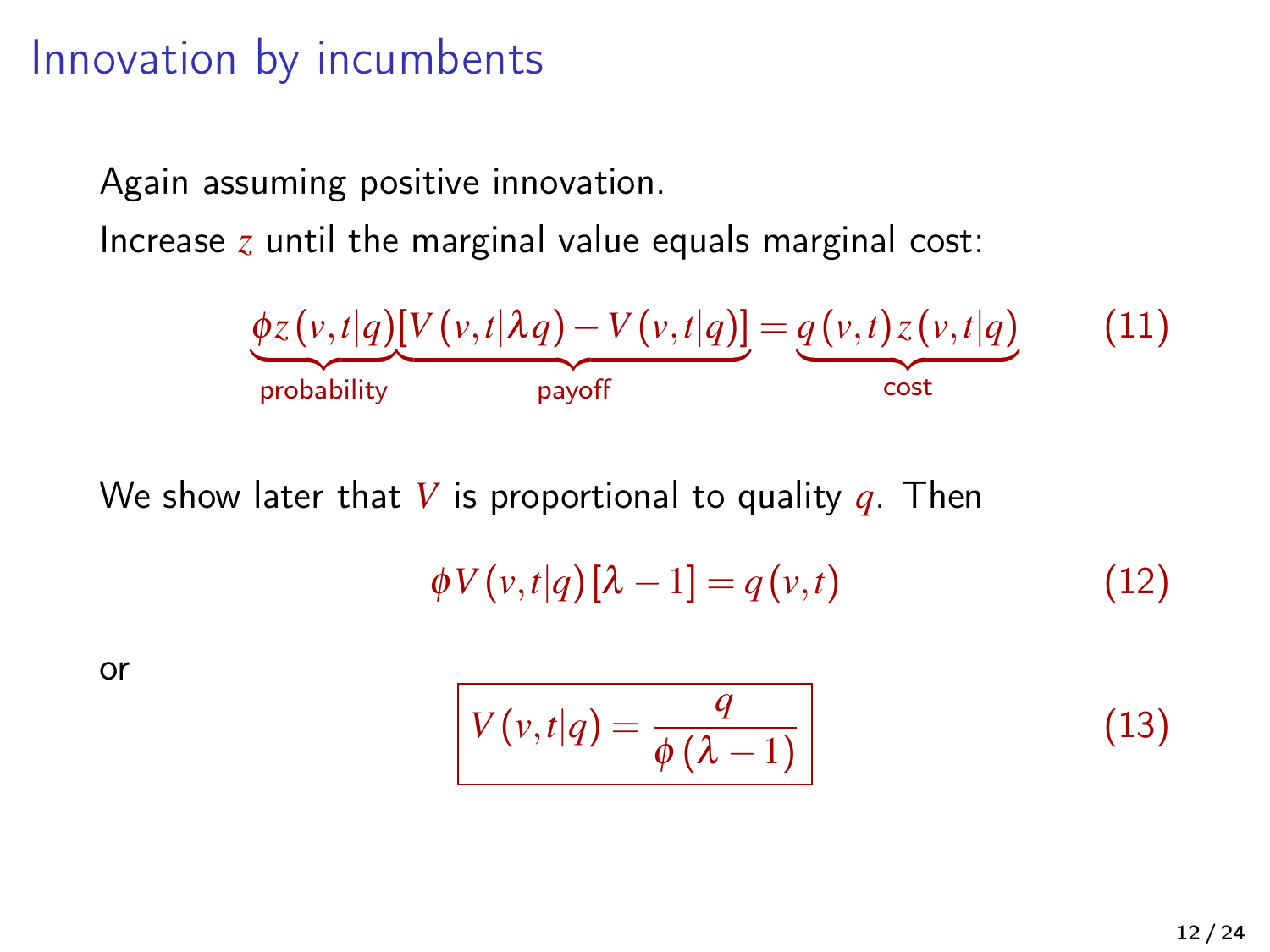### Value of the firm

Expected discounted value or profits

$$
rV(v,t|q) = \underbrace{\pi(v,t|q)}_{\text{flow profit}} + \underbrace{\dot{V}(v,t|q)}_{0} - \underbrace{z(v,t|q)q(v,t)}_{\text{R&D cost}} \qquad (14)
$$
  
+ 
$$
\underbrace{\phi z(v,t|q)}_{\text{prob success}} \underbrace{[V(v,t|\lambda q) - V(v,t|q)]}_{\text{payoff}} \qquad (15)
$$
  
- 
$$
\underbrace{\hat{z}(v,t|q) \eta(\hat{z}(v,t|q)) V(v,t|q)}_{\text{prob lost patent}} \qquad (16)
$$

Note: Terms 3 and 4 cancel by the incumbent's FOC.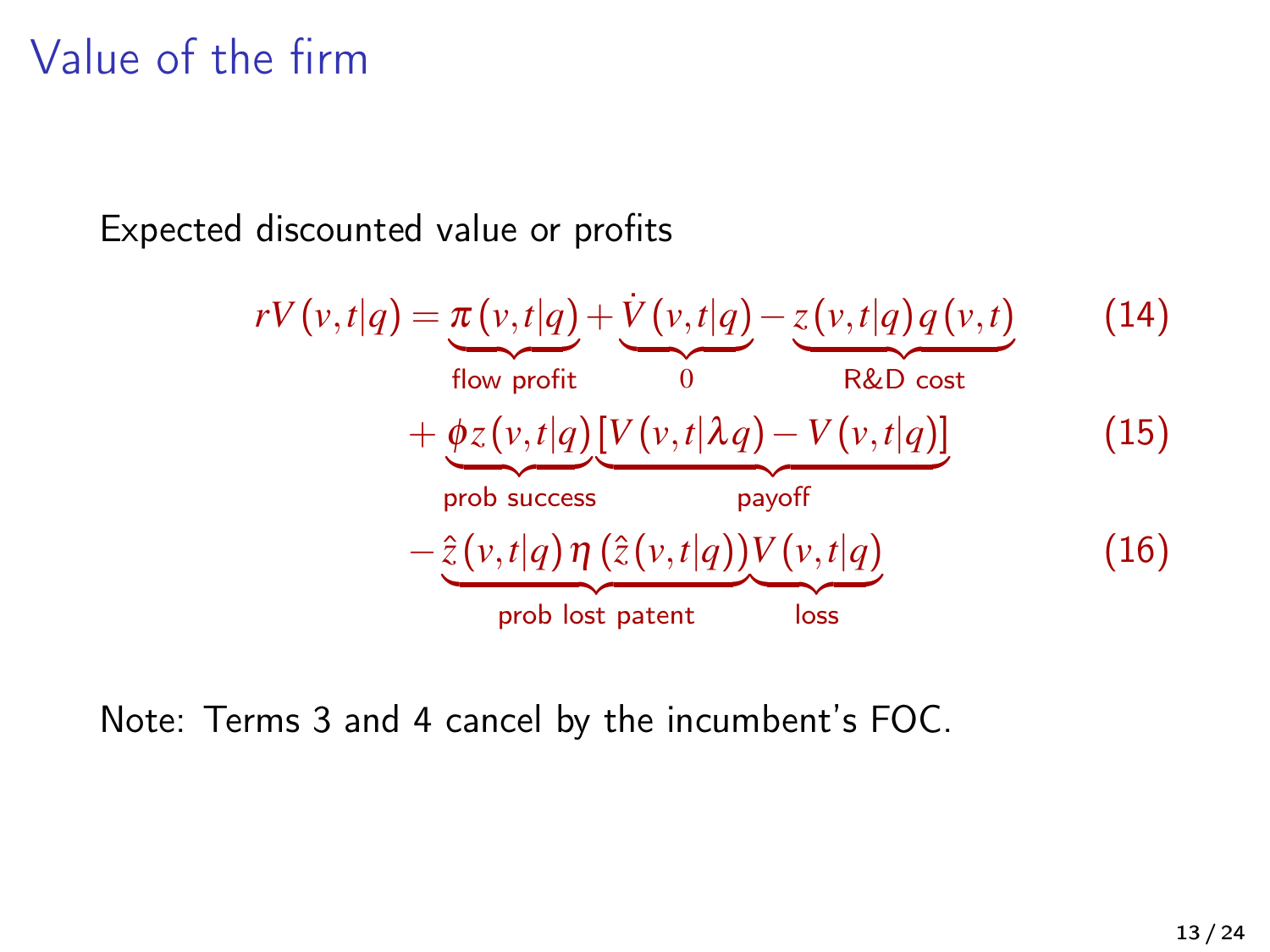#### Generic derivation I

Take the generic discounted present value

$$
V = \mathbb{E} \int_0^\infty e^{-rt} \pi(t) dt \qquad (17)
$$

where profits change stochastically according to a Poission process. With flow probability  $\rho$ , profits change so that the continuation value becomes *V*ˆ.

Evaluate the flow payoffs over a short period ∆*t*:

$$
V = \int_0^{\Delta t} e^{-(r+\rho)t} \pi_t dt \tag{18}
$$

$$
+e^{-r\Delta t}\left[e^{-\rho\Delta t}V_{\Delta t}+\left[1-e^{-\rho\Delta t}\right]\hat{V}\right]
$$
\n(19)

At the end of the interval, discounted by *e* −*r*∆*t* , the payoffs are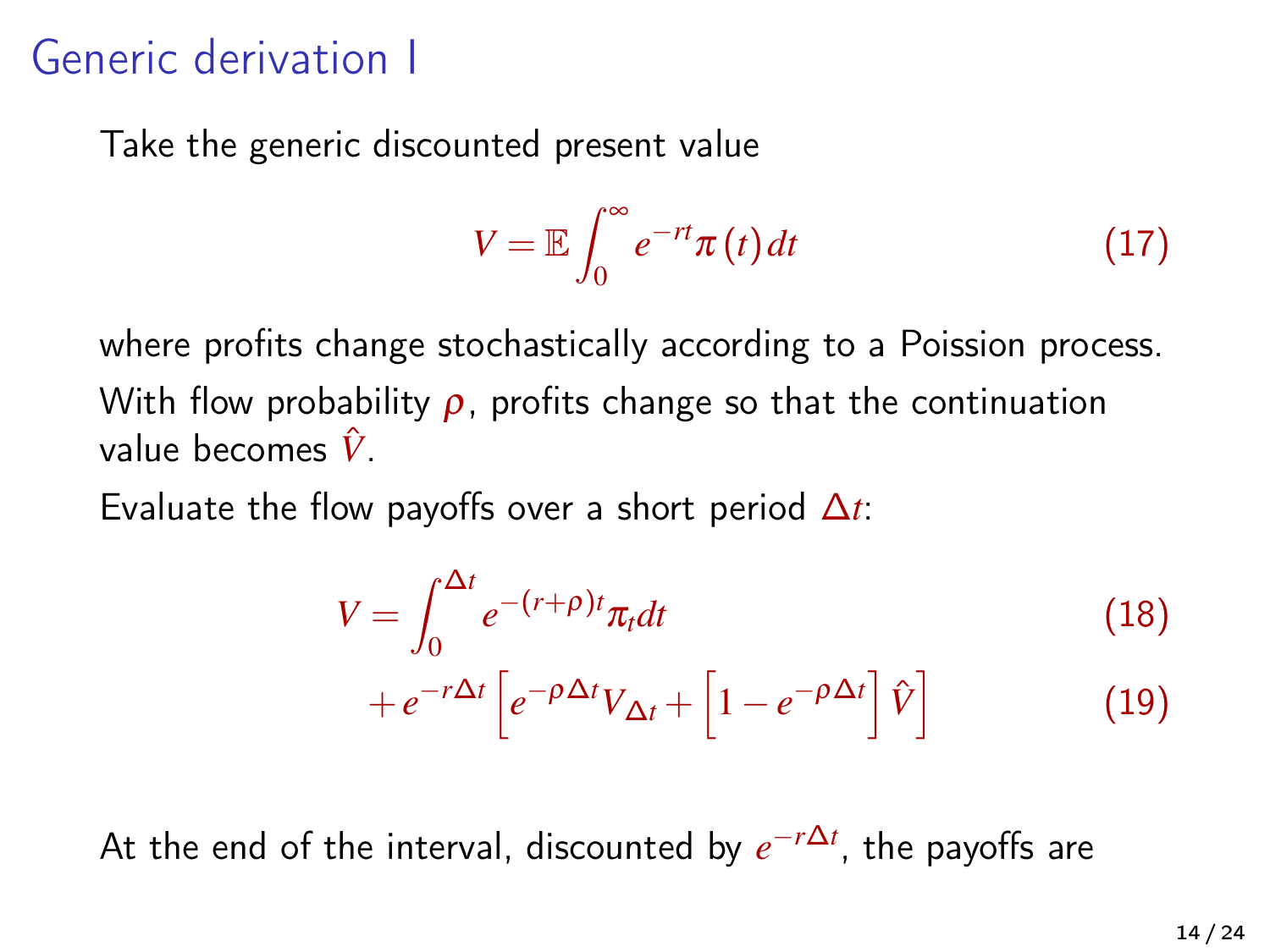### Generic derivation II

 $V_{\Delta t}$ : the value of continuing at the end of  $\Delta t$ ; with probability  $e^{-\rho \Delta t}$ 

 $\triangleright$   $\hat{V}$ : the value of continuing with a shock; with complementarity probability.

Assume that  $\pi$  is constant over the interval  $\Delta t$ . Then the first integral is

$$
\frac{1 - e^{-(r+\rho)\Delta t}}{r+\rho} \pi \tag{20}
$$

Add and subtract *V* in the second term and it becomes

$$
e^{-\rho \Delta t} (V_{\Delta t} - V) + \left[1 - e^{-\rho \Delta t}\right] \hat{V} + e^{-\rho \Delta t} V \tag{21}
$$

Substituting back into the definition of *V* gives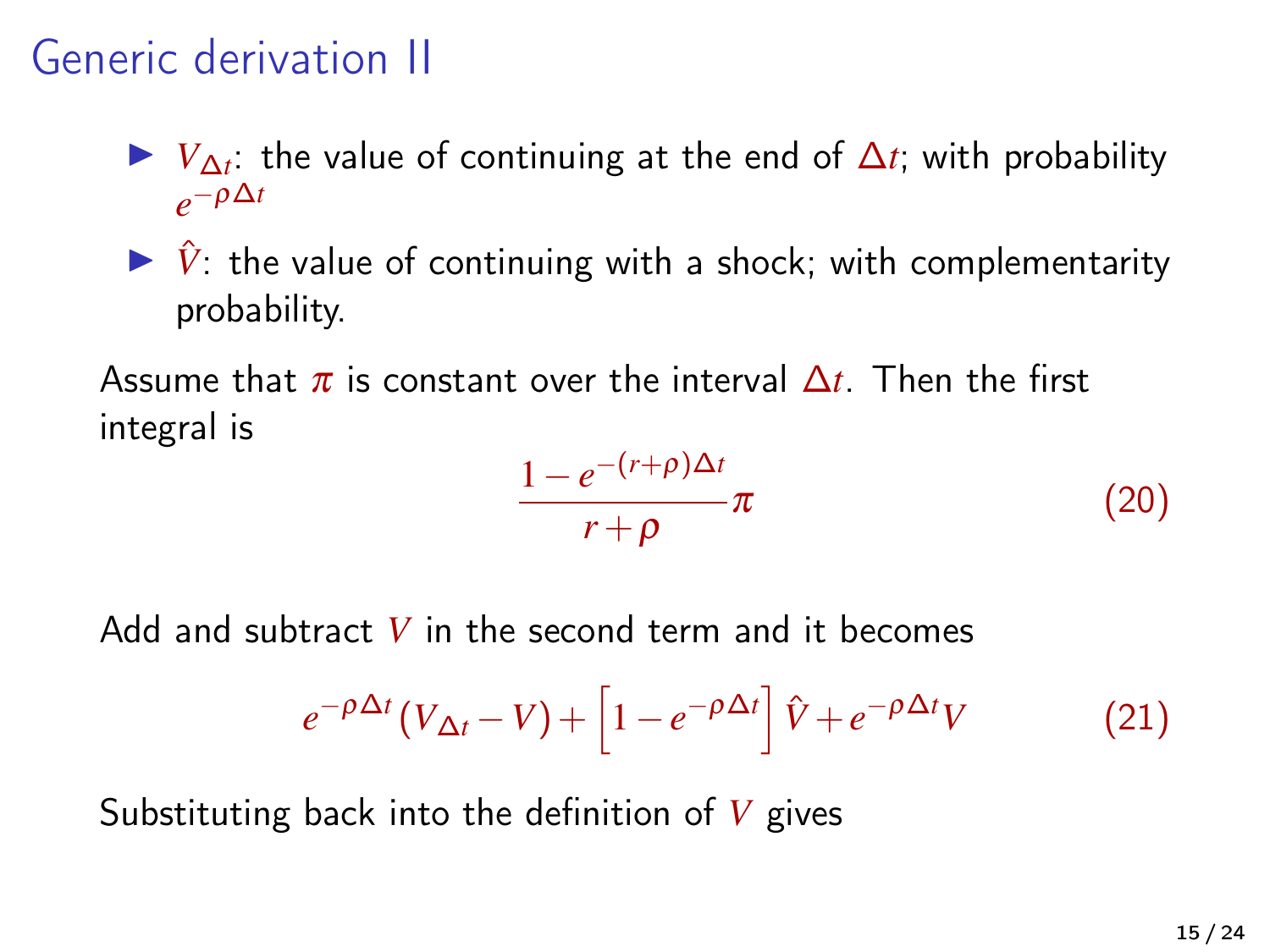#### Generic derivation III

$$
V\left[1 - e^{-(r+\rho)\Delta t}\right] = \frac{1 - e^{-(r+\rho)\Delta t}}{r+\rho}\pi
$$
\n
$$
+ e^{-r\Delta t}\left[e^{-\rho\Delta t}[V_{\Delta t} - V] + \left[1 - e^{-\rho\Delta t}\right]\hat{V}\right]
$$
\n(23)

Divide by  $\left[1-e^{-(r+\rho)\Delta t}\right]$  and take  $\Delta t \to 0$ . The first term becomes  $\frac{\pi}{r+\rho}$ . Set  $[V_{\Delta t} - V] = \dot{V} \Delta t$ . Then the second term becomes

$$
\frac{e^{-(r+\rho)\Delta t}}{1-e^{-(r+\rho)\Delta t}}\dot{V}\Delta t\tag{24}
$$

Using L'Hopital's rule this becomes:

$$
\frac{-\left(r+\rho\right)e^{-\left(r+\rho\right)\Delta t}\Delta t + e^{-\left(r+\rho\right)\Delta t}}{\left(r+\rho\right)e^{-\left(r+\rho\right)\Delta t}} = \frac{1}{r+\rho} \tag{25}
$$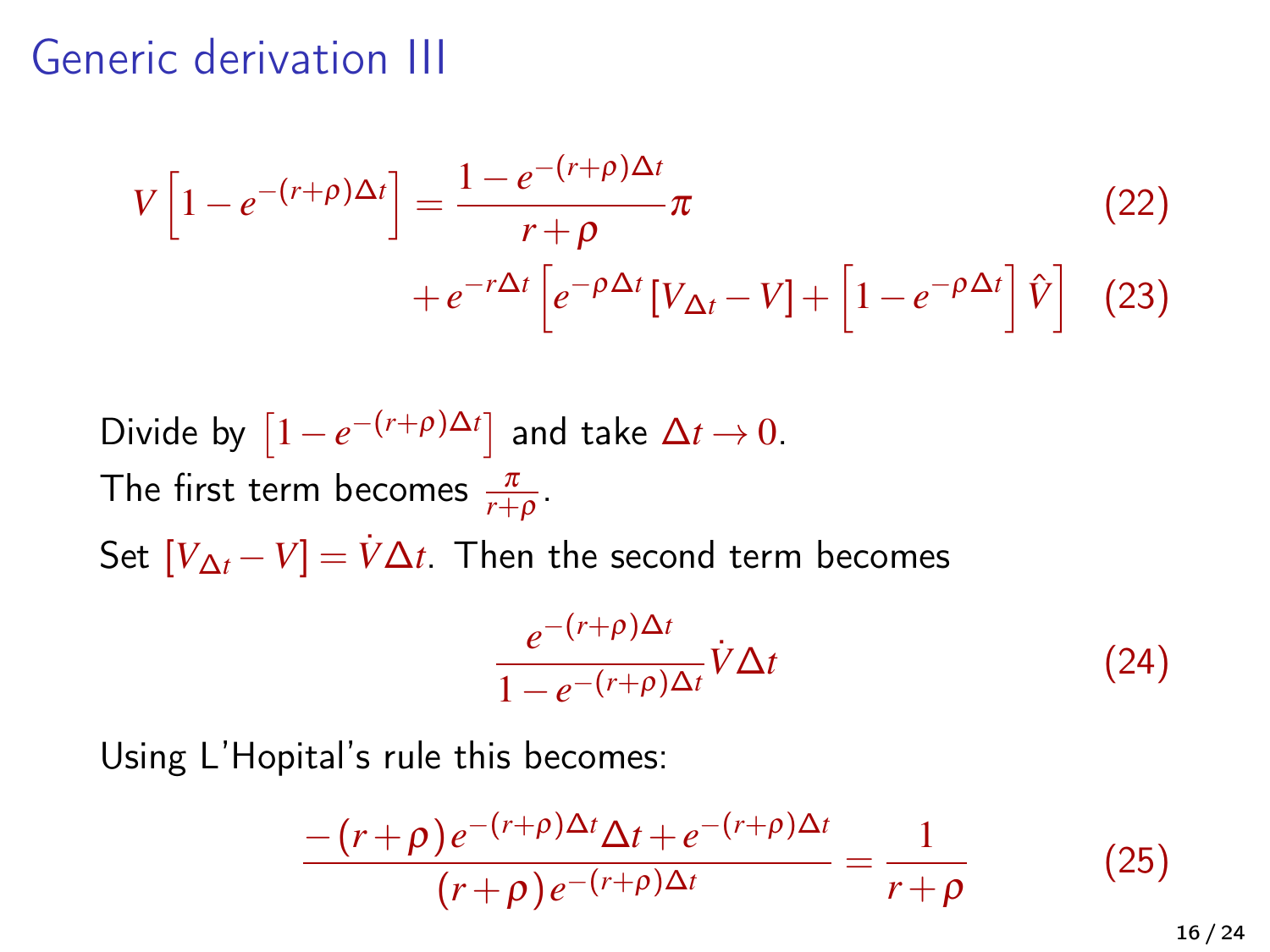### Generic derivation IV

Similarly, using L'Hopital's rule the third term becomes

$$
\frac{\rho}{r+\rho}\hat{V}\tag{26}
$$

Putting it all together gives

$$
(r+\rho)V = \pi + \dot{V} + \rho \hat{V}
$$
 (27)

or

$$
rV = \pi + \dot{V} + \rho \left[ \hat{V} - V \right]
$$
 (28)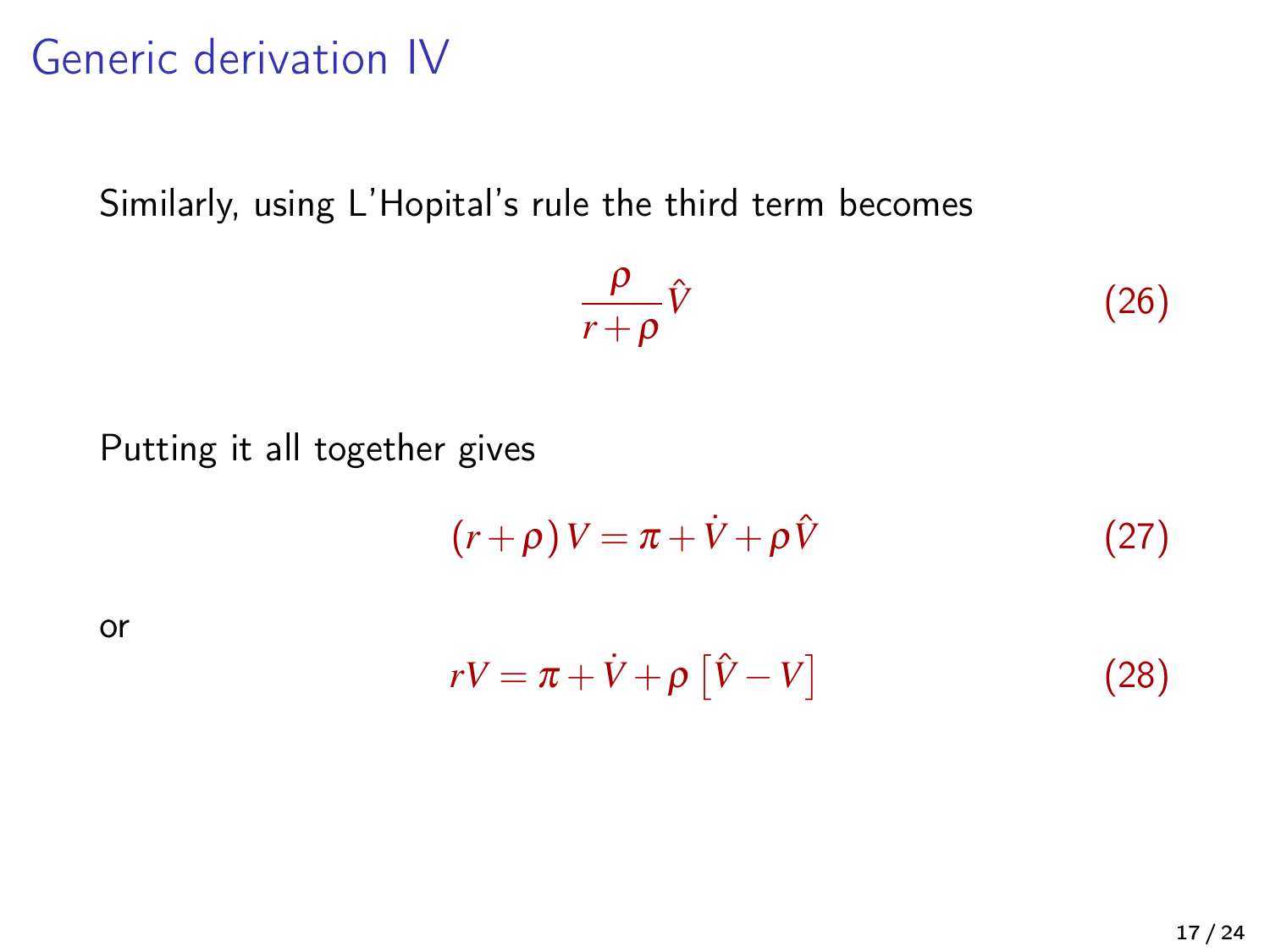### Value of the firm

#### Profit

$$
\pi(v,t|q) = [p^x(v,t|q) - \psi]x(v,t|q)
$$
\n
$$
= \beta qL
$$
\n(30)

because 
$$
p^x = 1
$$
 and  $x = qL$ .  
Therefore

$$
rV = \beta qL - \hat{z}\eta\left(\hat{z}\right)V\tag{31}
$$

or

<span id="page-17-0"></span>
$$
V = \frac{\beta qL}{r + \hat{z}\eta(\hat{z})}
$$
 (32)

The usual story: losing the patent just increases the effective interest rate.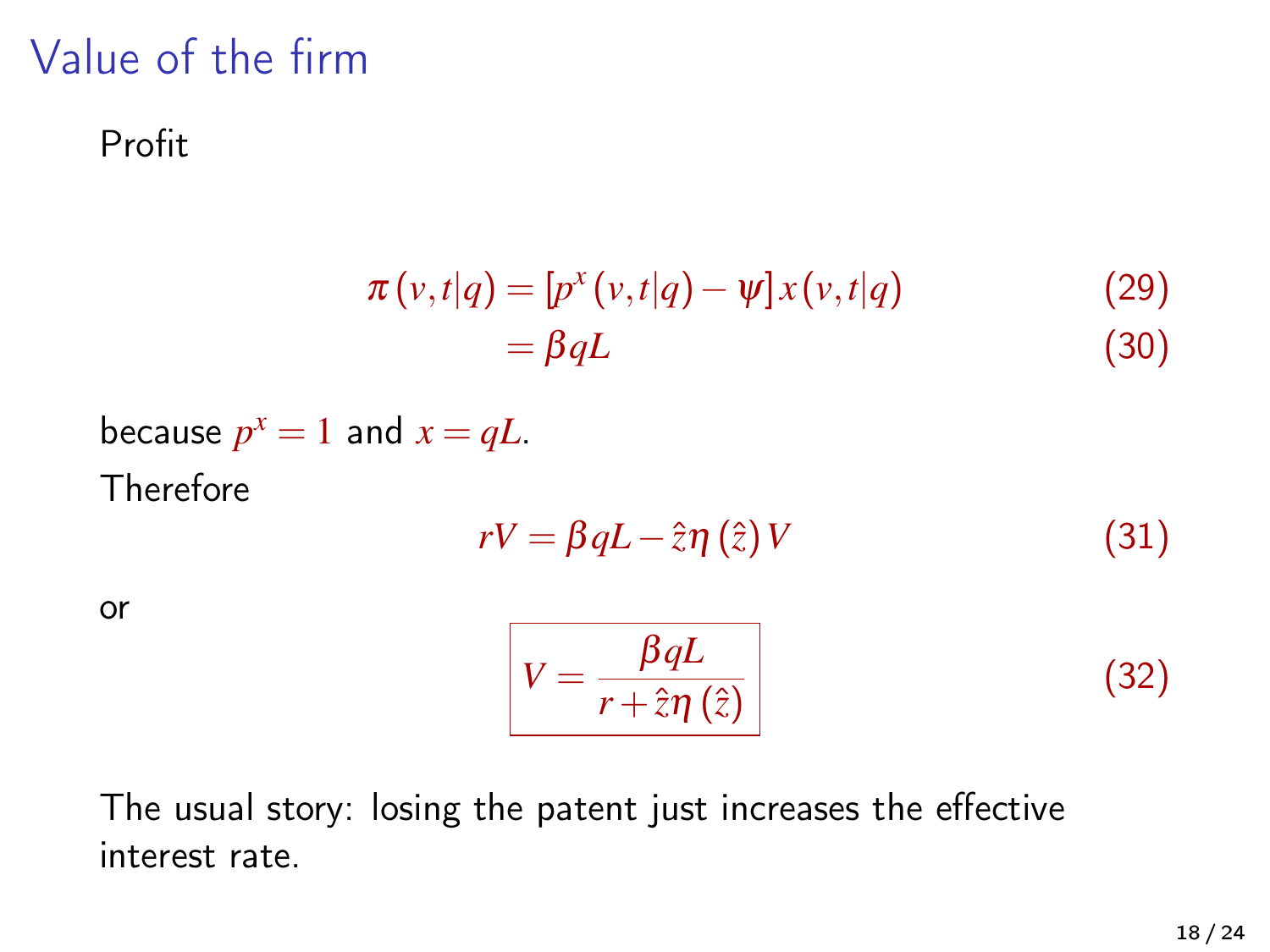## **Equilibrium**

#### Allocation

 $\{C(t), X(t), Z(t), Y(t), L(t), z(v,t), \hat{z}(v,t), x(v,t), \pi(v,t), V(v,t)\}\$ Prices  $\{p^x(v,t), w(t), r(t)\}$ 

that satisfy:

- household: Euler (and TVC)
- $\blacktriangleright$  final goods firm: 3
- intermediate goods firm:  $1$
- $\blacktriangleright$  free entry of incumbents and entrants: 2
- $\triangleright$  market clearing: goods, labor (2)
- $\blacktriangleright$  definitions of *X*, *Z*,  $\pi$  (3)
- $\triangleright$  definition of *V* (differential equation) (1)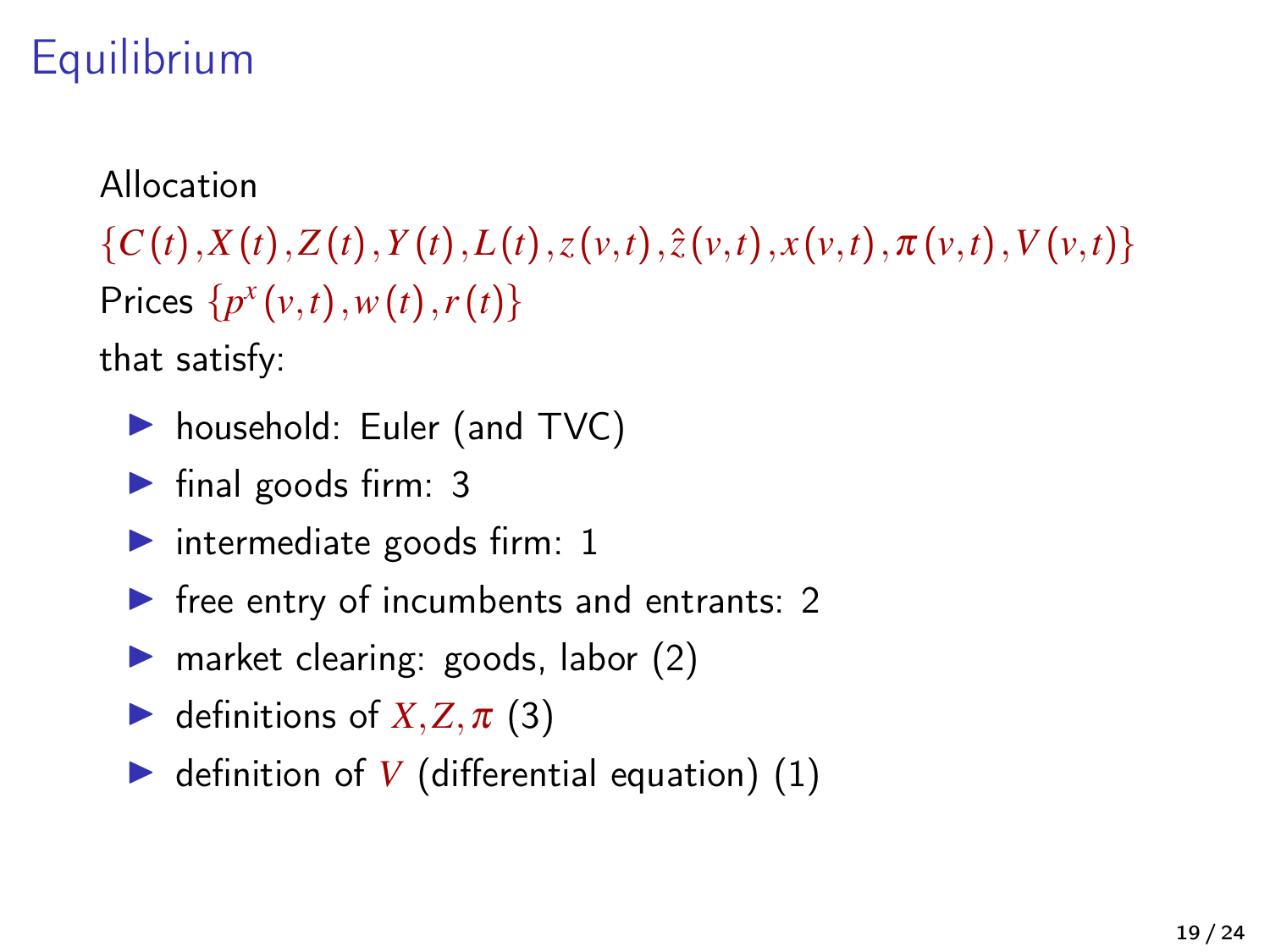### Balanced Growth Path

Euler equation

<span id="page-19-0"></span>
$$
g(C) = \frac{r - \rho}{\theta} \tag{33}
$$

We now have 3 expressions for the value of the firm:

- 1. Free entry by incumbents [\(13\)](#page-11-0)
- 2. Free entry by entrants [\(10\)](#page-10-0)
- 3. The present value of profits [\(32\)](#page-17-0)



These jointly solve for  $r, \hat{z}$ .

The Euler equation [\(33\)](#page-19-0) then gives the growth rate.

(34)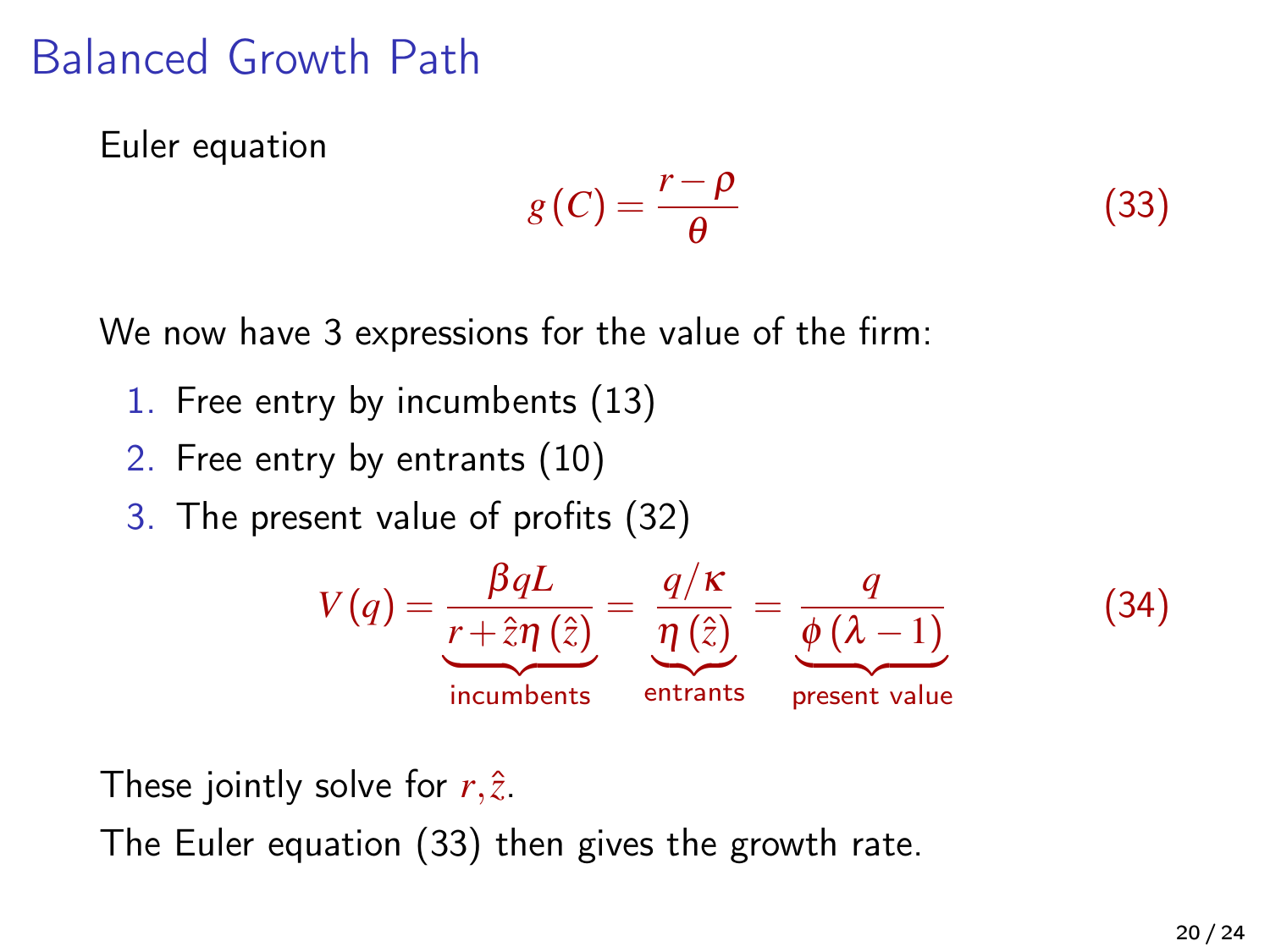### Implications for firm dynamics

We now begin to have a model of firm dynamics.

- $\triangleright$  We have firm entry and exit (innovation by entrants)
- $\triangleright$  We have firm sales growth (stochastic) with firm age

Firm sales are given by  $x(v,t|q) = qL$ .

For a given firm: *x*

- $\triangleright$  increases by factor  $\lambda$  with probability  $\phi z \Delta t$
- $\triangleright$  stays the same with probability  $\hat{z}η$  ( $\hat{z}$ )  $\Delta t$
- $\triangleright$  drops to 0 with complementary probability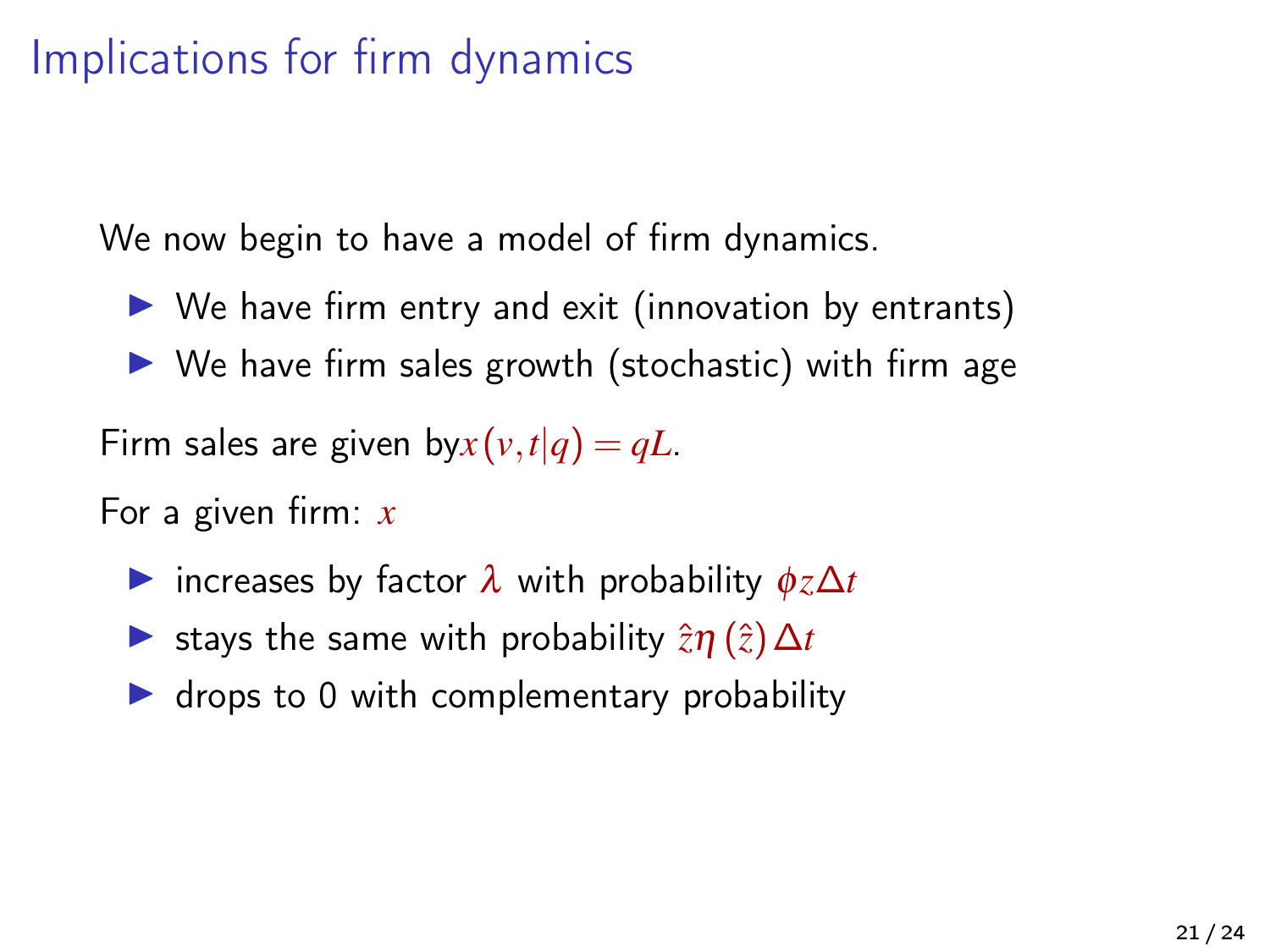### Applications

[Garcia-Macia et al. \(2016\)](#page-23-0)

 $\triangleright$  how much of output growth is due to innovation by incumbents vs competitors?

[Acemoglu et al. \(2013\)](#page-23-1)

 $\triangleright$  tax policy in a model with R&D and firm quality heterogeneity [Hottman et al. \(2016\)](#page-23-2)

 $\blacktriangleright$  measures sources of firm heterogeneity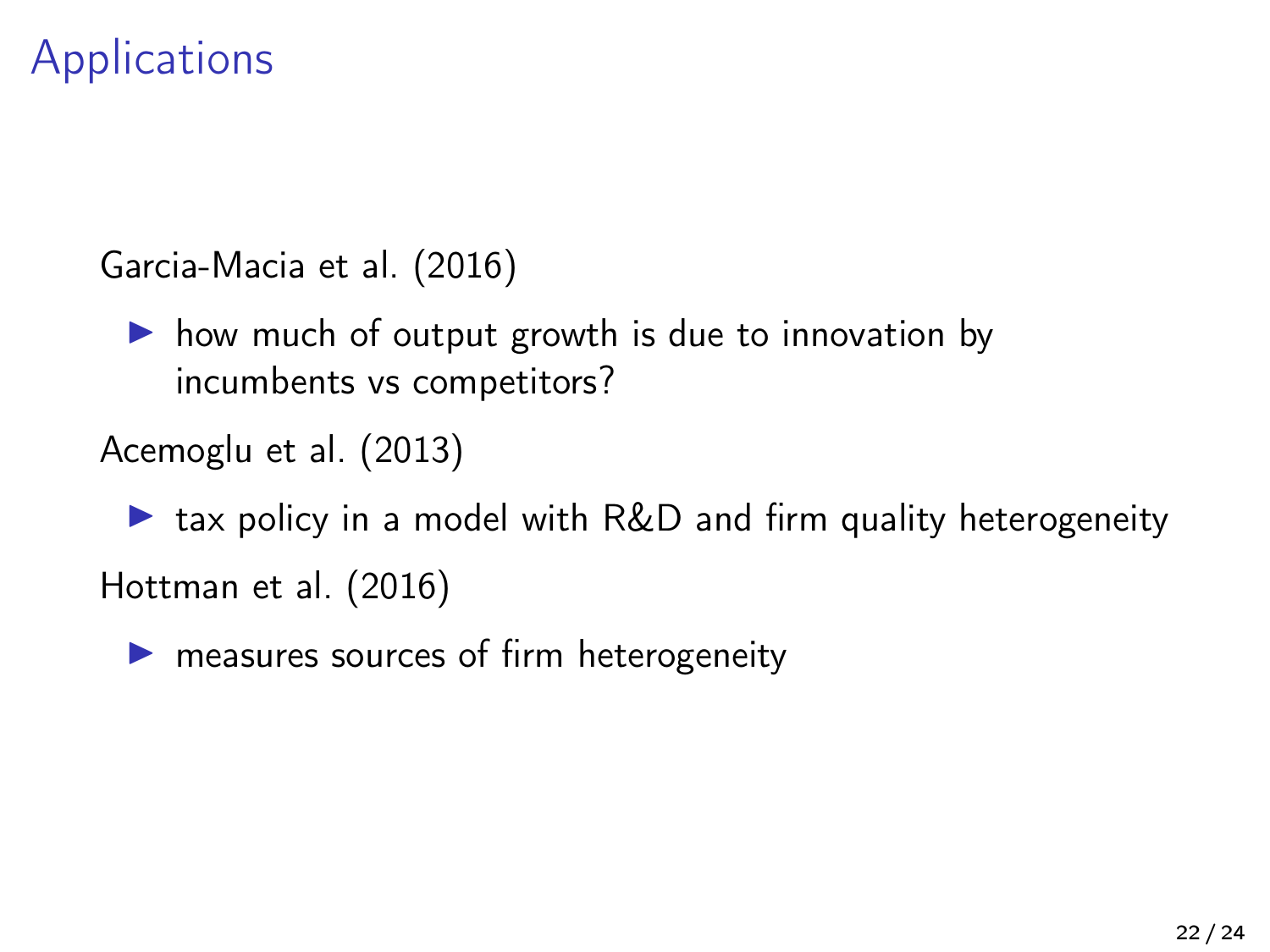## **Reading**

- $\blacktriangleright$  [Acemoglu \(2009\)](#page-23-3), ch. 14.3.
- [Aghion et al. \(2014\)](#page-23-4), survey of Schumpeterian growth models